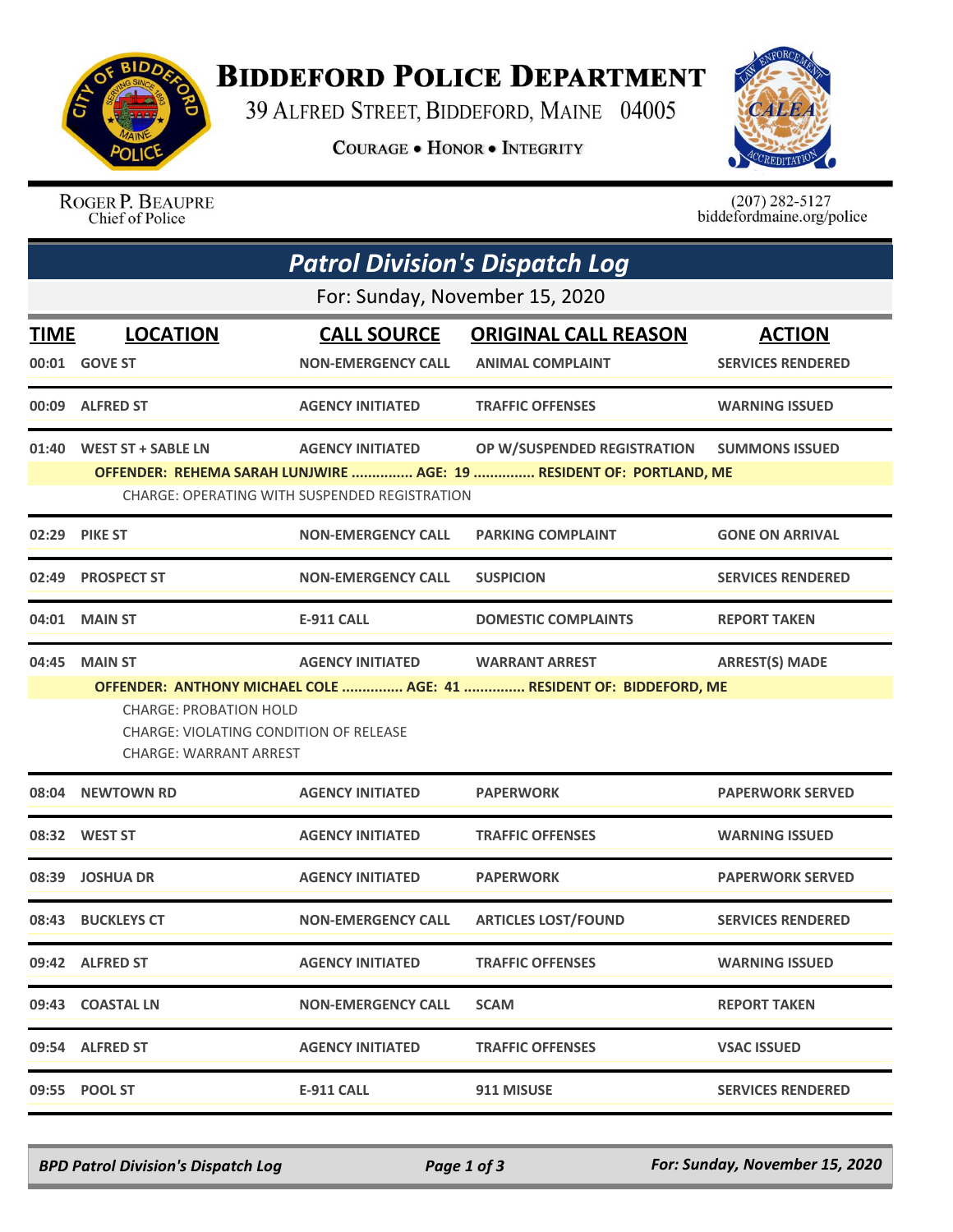| <b>TIME</b> | <b>LOCATION</b>             | <b>CALL SOURCE</b>        | <b>ORIGINAL CALL REASON</b>    | <b>ACTION</b>                |
|-------------|-----------------------------|---------------------------|--------------------------------|------------------------------|
|             | 10:14 ALFRED ST             | <b>AGENCY INITIATED</b>   | <b>TRAFFIC OFFENSES</b>        | <b>WARNING ISSUED</b>        |
|             | 10:29 ALFRED ST             | <b>AGENCY INITIATED</b>   | <b>TRAFFIC OFFENSES</b>        | <b>VSAC ISSUED</b>           |
|             | 10:40 WEST ST               | <b>NON-EMERGENCY CALL</b> | <b>ANIMAL COMPLAINT</b>        | <b>SERVICES RENDERED</b>     |
|             | 10:46 ALFRED ST             | <b>AGENCY INITIATED</b>   | <b>TRAFFIC OFFENSES</b>        | <b>WARNING ISSUED</b>        |
|             | 10:53 ALFRED ST             | <b>AGENCY INITIATED</b>   | <b>TRAFFIC OFFENSES</b>        | <b>WARNING ISSUED</b>        |
|             | 11:10 ELM ST                | <b>AGENCY INITIATED</b>   | <b>TRAFFIC OFFENSES</b>        | <b>WARNING ISSUED</b>        |
|             | 11:10 ST MARYS ST + MAIN ST | <b>AGENCY INITIATED</b>   | <b>TRAFFIC OFFENSES</b>        | <b>VSAC ISSUED</b>           |
|             | 11:20 SOUTH ST              | <b>AGENCY INITIATED</b>   | <b>TRAFFIC OFFENSES</b>        | <b>WARNING ISSUED</b>        |
|             | 11:23 PRECOURT ST           | <b>AGENCY INITIATED</b>   | <b>TRAFFIC OFFENSES</b>        | <b>VSAC ISSUED</b>           |
|             | 11:44 ALFRED ST             | <b>AGENCY INITIATED</b>   | <b>TRAFFIC OFFENSES</b>        | <b>VSAC ISSUED</b>           |
|             | 11:44 HILL ST               | <b>NON-EMERGENCY CALL</b> | <b>DOMESTIC COMPLAINTS</b>     | <b>NO ACTION REQUIRED</b>    |
|             | 12:00 BOULDER WAY           | <b>NON-EMERGENCY CALL</b> | <b>TRESPASSING</b>             | <b>FIELD INTERVIEW</b>       |
| 12:45       | <b>ANDREWS RD</b>           | <b>E-911 CALL</b>         | 911 MISUSE                     | <b>NO ACTION REQUIRED</b>    |
| 12:46       | <b>BOULDER WAY</b>          | <b>NON-EMERGENCY CALL</b> | <b>VIOL OF BAIL CONDITIONS</b> | <b>NO VIOLATION</b>          |
|             | 12:46 GOVE ST               | <b>WALK-IN AT STATION</b> | <b>THEFT</b>                   | <b>NO ACTION REQUIRED</b>    |
|             | 13:17 THORNTON ST           | <b>E-911 CALL</b>         | <b>SUSPICION</b>               | <b>SERVICES RENDERED</b>     |
|             | 13:28 CUTTS ST              | <b>WALK-IN AT STATION</b> | <b>MOTOR VEHICLE THEFT</b>     | <b>REPORT TAKEN</b>          |
|             | 13:42 SUMMER ST             | <b>NON-EMERGENCY CALL</b> | <b>DISTURBANCE / NOISE</b>     | <b>SERVICES RENDERED</b>     |
|             | 13:45 WEST ST               | <b>NON-EMERGENCY CALL</b> | <b>ANIMAL COMPLAINT</b>        | <b>SERVICES RENDERED</b>     |
|             | 14:33 ALFRED ST             | <b>WALK-IN AT STATION</b> | <b>ASSIST CITIZEN</b>          | <b>SERVICES RENDERED</b>     |
|             | 14:50 BOULDER WAY           | <b>NON-EMERGENCY CALL</b> | <b>SHOPLIFTING</b>             | <b>REPORT TAKEN</b>          |
|             | 15:07    FOSS ST            | <b>NON-EMERGENCY CALL</b> | <b>CRIMINAL MISCHIEF</b>       | <b>UNFOUNDED</b>             |
|             | 15:33 WESTFIELD EXT         | <b>E-911 CALL</b>         | <b>MEDICAL W/ ASSIST</b>       | <b>TRANSPORT TO HOSPITAL</b> |
|             | 15:37 MAIN ST               | <b>NON-EMERGENCY CALL</b> | <b>HARASSMENT</b>              | <b>UNFOUNDED</b>             |
|             | 17:10 POOL ST + NEWTOWN RD  | <b>AGENCY INITIATED</b>   | <b>TRAFFIC OFFENSES</b>        | <b>WARNING ISSUED</b>        |

*BPD Patrol Division's Dispatch Log Page 2 of 3 For: Sunday, November 15, 2020*